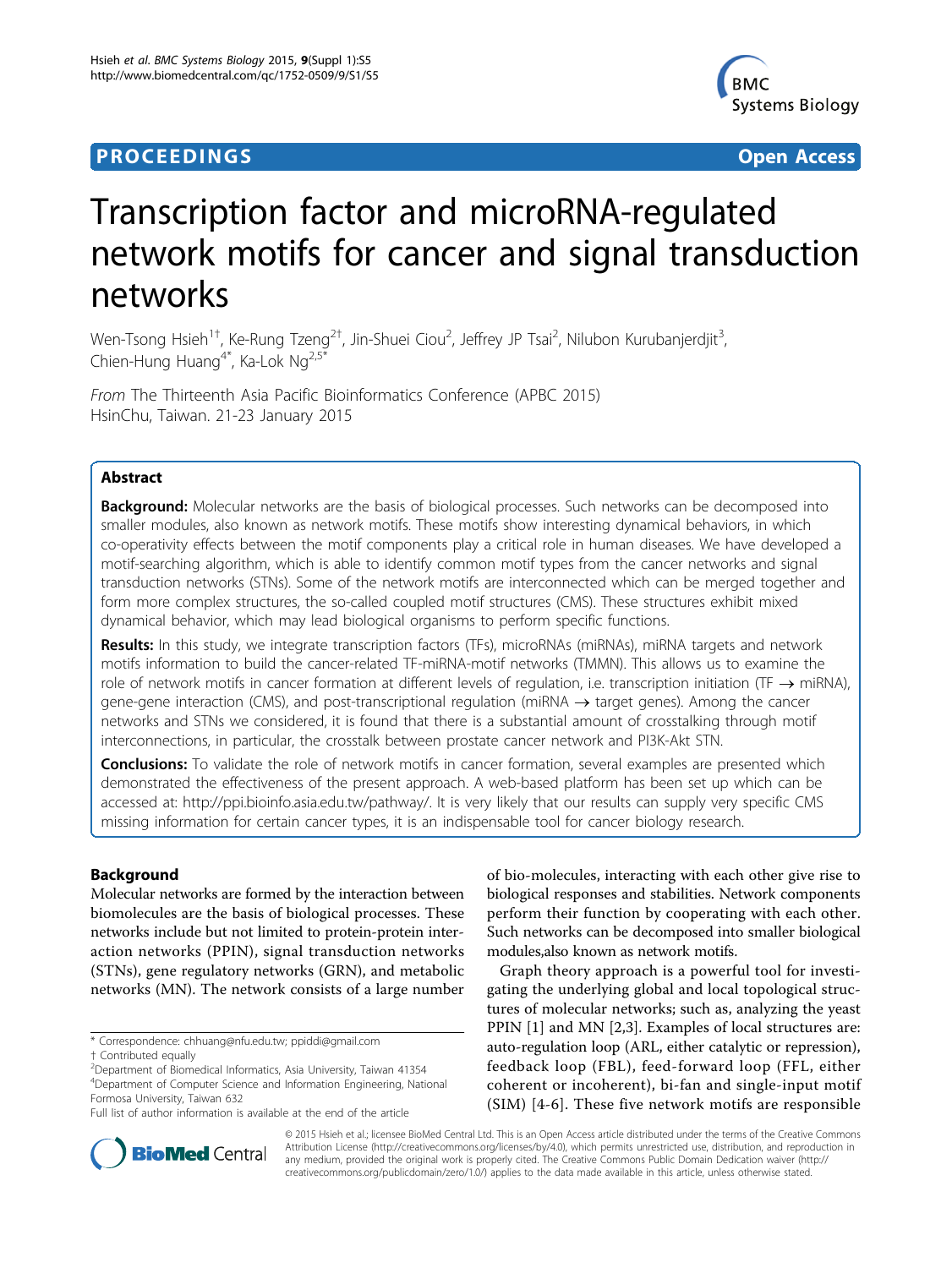for a large portion of molecular adjustments when the host is subjected to changes in the external environment (e.g. temperature, chemical concentrations), cell differentiation, development, and signal transduction [[7\]](#page-10-0).

Such network motifs are known to have interesting dynamical properties. Besides topological consideration, the dynamical behavior of the motifs can be formulated by a system of ordinary differential equations, where the solutions described certain biological functionalities. For instance, it has been shown that; 1) the FBL is capable of directing bacterial chemotaxis [[7\]](#page-10-0), 2) the coherent FFL (cFFL) with 'AND' logic is capable of filtering out transient spikes of input activity [[8,9\]](#page-10-0), perform sign sensitive delay [[8](#page-10-0),[10](#page-10-0)], and 3) the incoherent FFL (iFFL) is capable of accelerating response times [[8,11\]](#page-10-0). Therefore, identifying different network motif types is the first step towards a better understanding of network biology at a system level.

Previous studies have reported certain motifs are commonly found in organisms, such as the FFL is found in E. coli [[9](#page-10-0)], in other bacteria [[12\]](#page-10-0), in yeasts [[13,14](#page-10-0)] and higher organisms transcriptional regulatory network [[15-17\]](#page-10-0); FBL and FFL also occur in different types of biological networks, such as neural networks and PPIN [[18](#page-10-0)-[20\]](#page-10-0). It is note that there was a work claimed that network motifs do not necessary determine biological functions, there is no characteristic behavior for network motifs [[21\]](#page-10-0), while other works [[8,22,23](#page-10-0)] reported opposite results.

Cancer is both a genetic and epigenetic disease. Genetic damage or mutation induced by carcinogens is a possible cause for cancer formation. Monogenic disease traits are rare; it is known that the causes of cancers are polygenic and through gene-gene interaction in general. To get a better understanding of the role of network motifs in cancer biology at a system level, in a 2012 work [[24\]](#page-10-0), four motif types, i.e. ARL, FBL, FFL and bi-fan, were identified for six cancer diseases.

Network motifs do not perform biological functions independently, instead motifs are interconnected which lead to observed phenotypic changes. We name these interconnections, the coupled motif structures (CMS). CMS is called motif-motif interaction (MMI) pairs in our previous work [[24](#page-10-0)]. Biological organisms may use coupled motifs to perform specific functions; for instance, coupled FBL form dynamic motifs for cellular networks [\[25](#page-10-0)] and shown oscillatory behavior [\[26\]](#page-10-0).

### Network motifs and signal transduction networks (STNs)

STNs play an essential role in cancer formation. External chemical factor binds to the cell membrane receptor, the chemical signals get transmitted through protein-protein interaction, or post-translation modification, pass on to the transcription factors, imported into the nuclei, which activate or inhibit cancer-related genes. The cause of cancer is due to the malfunction of genetic components of the STNs; such as, Jak-Stat, MAPK, NFkB, PI3K-Akt, Ras, Wnt [\[27](#page-10-0)]. Once a component of the STN is affected, the signal would propagate and get amplified; hence, induced anti-apoptosis effect, which leads to cancer eventually.

In this paper, we extended our previous work [\[24\]](#page-10-0) by identifying five motif types for all the available STNs. During the preparation of the present work, we came across an article written by Chen et al., [\[28](#page-10-0)] where the authors have developed a method, called "Selection of Significant Expression-Correlation Differential Motifs" (SSECDM) to study breast cancer. Their work applies a network motifbased approach, and combines STN and high-throughput gene expression data to distinguish breast cancer patients from normal patients.

#### Network motifs, microRNAs and transcription factors

In recent years, there is an increasing number of works on examining microRNA-regulated network motifs. Microribonucleic acid (miRNAs) are small, endogenous molecules of ribonucleic acid around 20 to 24 base pairs long that regulate gene expression at a post-transcriptional or translational level [\[29\]](#page-10-0).

In a recent work by Siciliano et al., [\[30\]](#page-10-0), the authors have shown that miRNAs confer phenotypic robustness to transcription regulation networks by suppressing fluctuations in protein levels. Also, it has reported that miRNAmediated FFLs have the effect of bufering the network against phenotypic variation [[31\]](#page-10-0). For instance, hsa-miR-15a involves in cell cycle progression through its interaction with the FFL [\[32](#page-10-0)]. There is also a study reported the principles of miRNA regulation in cell STNs [[33](#page-10-0)]. Furthermore, many reports have suggested that aberrant miRNA expression is associated with tumor progression and metastasis. MiRNAs could cause cancers by targeting oncogenes (OCG) or tumor suppressor genes (TSG) [[34,35](#page-10-0)].In another work published in 2013 [[36\]](#page-10-0), we have reported the results of miRNA-regulated network motifs for cancer networks obtained from KEGG [[37](#page-10-0)].

Transcription factors (TFs) also play an important role in GRN. In a recent work, the web-based platform named CircuitsDB [[38\]](#page-10-0) was released, which provided FFL motif information built from TFs, miRNAs, and genes. In another work [\[39\]](#page-10-0), the authors constructed a TF-miRNAgene network (TMG-net) for colorectal and breast cancer by combining experimentally validated and confidently inferring regulatory relations, i.e. miRNA $\rightarrow$ gene, TF  $\rightarrow$ gene and  $TF \rightarrow m\text{iRNA}$  interactions.

We propose to build a TF-miRNA-motif networks (TMMN) for cancer diseases. To the best of our knowledge, TMMN is probably the first structure constructed to address the relationships between TFs, miRNAs, CMS, cancer networks and STNs. Furthermore, since cancer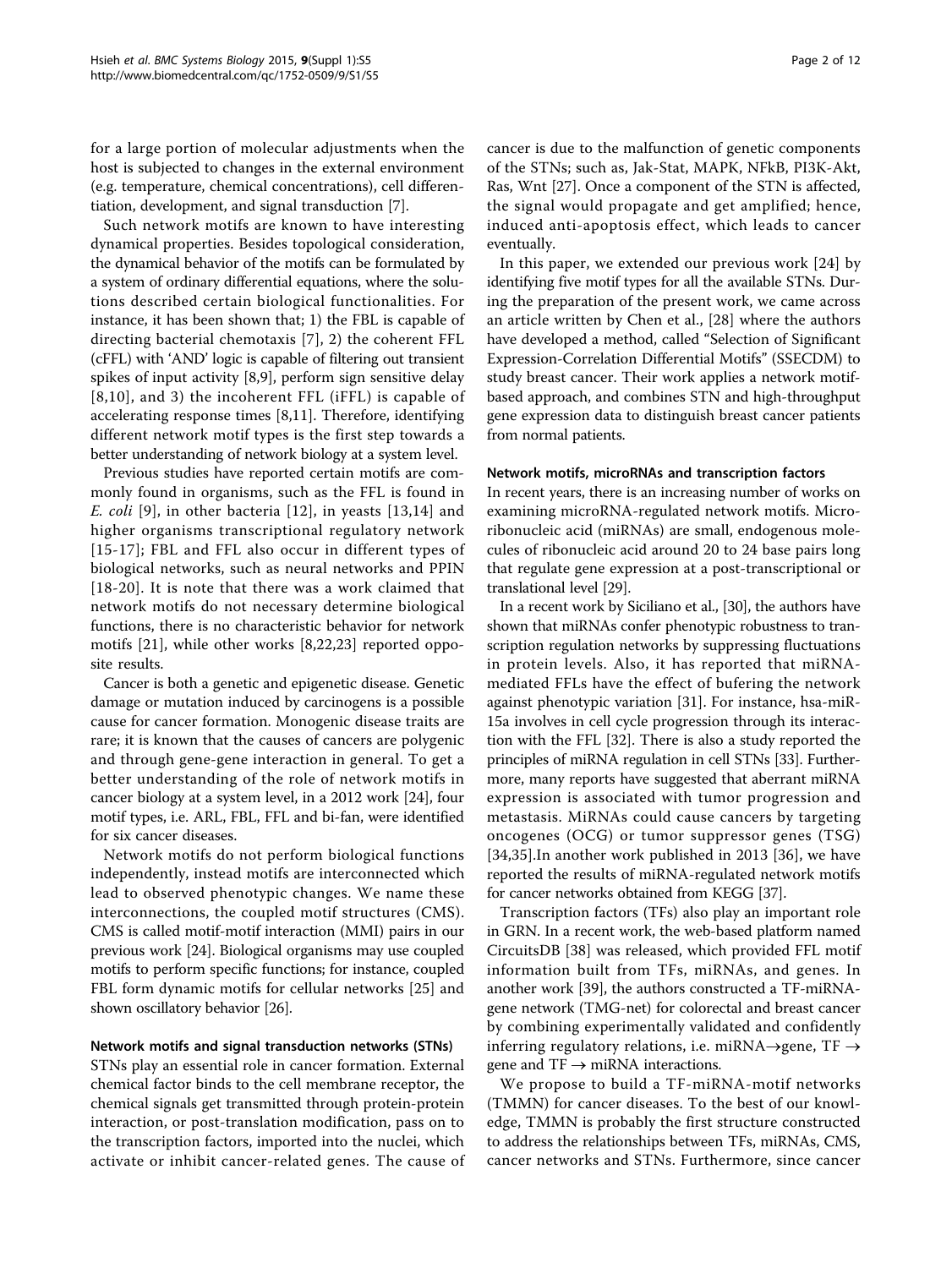networks are highly coupled with the STNs through motif interconnection, we introduce a measure called Jaccard Index (JI) to quantify the degree of crosstalking.

In order to identify network motifs, one needs to collect the regulatory relation between two genetic elements. In the last few years, we began to see many progresses in identifying biological network motifs using network motif prediction tools. However, most of the motifs searching results are based on missing or false negative regulatory relations (see Figure 5 in [\[40\]](#page-11-0)). If any one of the gene regulatory pair is uncertain, then any motif derived from that is meaningless; therefore, a large collection of highly confident regulatory relations is necessary.

The main advantage of the present computation is that the gene-gene regulatory relations provided by KEGG are experimentally verified, which are highly reliable records. From the biological point of view, these collections of regulatory pairs permit in silico researchers to obtain reliable network motif results.

In Section 2, we give a description of the input data and the methods used in this paper. In Section 3, results for cancer-related network motifs, CMS, TMMN, gene set enrichment analysis and several cancer-related motif examples are reported. We conclude in the final section.

# Methods

The cancer networks and STNs information used in this study are downloaded from KEGG (July 2013 version). KEGG integrates genomic, chemical, and systemic functional information to compose a biological database resource.

### Outline of workflow

In the last few years, many biochemical pathways information are released by the KEGG database [\[37\]](#page-10-0), which are prepared in the XML format. Now, KEGG provides very detail regulatory information among the molecules. For example, KEGG delivers the following information on; 1) PPI (PPrel) including both of the activation and inhibition events, 2) gene expression interactions (GErel) including expression and depression events, 3) posttranslational modification (PTM, i.e. PPrel with activation or inhibit phosphorylation), and 4) protein-compound interactions (PCrel with activation or inhibition).

A total of 20 cancer networks and 24 STNs have been processed. Given the regulatory relationships between two genetic components, one can reconstruct network motifs using the graph theory approach. The present study addresses the following issues;

(i) collect highly confident regulatory relations from cancer networks and STNs,

(ii) analyze the abundance of five common types of network motifs,

(iii) merge interconnected motif types to form CMS,

- (iv) perform gene set enrichment analysis for CMS,
- (v) construct TMMN,

(vi) perform text mining to validate the motif results, and

(vii) quantify crosstalking between cancer networks and STNs.

#### Identifying major types of network motifs

There are a number of publicly available network motif detection tools, namely MFINDER [\[13](#page-10-0)], MAVISTO [\[41](#page-11-0)], FANMOD [\[42\]](#page-11-0), NetMatch [[43\]](#page-11-0), and SNAVI [\[44\]](#page-11-0). The main disadvantage of using MFINDER and MAVISTO for network motif detection is that they are comparably slow and scale poorly as the subgraph size increases [[22,](#page-10-0)[42\]](#page-11-0). We have performed a trial study using FANMOD with KEGG data as input, the tool reports subgraphs that occur significantly more often than in random networks. The tool does not provide information on; 1) how many subgraphs are found, and 2) subgraph's nodes identities. In other words, no detail of real motif is supplied. For instance, the output file of FANMOD reports certain motif information, such as frequency of occurrence, Z-value and p-value, however, it does not report nodes identities, then one does not know which genetic elements belong to the motif. In other words, given the pairwise information as input, FANMOD can predict over-represented motifs with certain level of accuracy, but it does not report nodes identities.

Also, FANMOD has certain limitation, for instance, it cannot identify motifs with size one and two, i.e. autoregulation loop and feedback loop. This can be done with the adjacency matrix description. More details are given in the 'Results' section Table [2.](#page-4-0)

Because of this limitation, we have developed a motif searching algorithm, which is able to process KEGG networks, such as; the 'pathways in cancer (overview)' for human, and found a cFFL that involves genes PKC, Ras and Raf. It is interesting to note that this loop participates in coordination of crosstalk between the Ras/Raf and PKC pathways [[23](#page-10-0)[,45](#page-11-0)].

We also tested our motif-searching algorithm for the plant pathogen interaction network, and found two FFLs, where the first FFL involves CNGCs with  $Ca^{++}$ , CDPK and Rboh, and the second FFL involves MEKK1, MKK1 and MPK4. It is known that the first FFL is associated with  $Ca^{++}$  signaling [[46\]](#page-11-0) whereas the second FFL that involves MEKK1, MKK1 and MPK4 is associated with plant immune responses [[47](#page-11-0)-[49](#page-11-0)]. This demonstrates the usefulness of identifying or matching network motifs with functional biological modules.

In the graph theory approach, each bio-molecule is represented as a node and regulatory relation as an edge. One constructs an adjacency matrix to represent the network. In the adjacency matrix a value of one and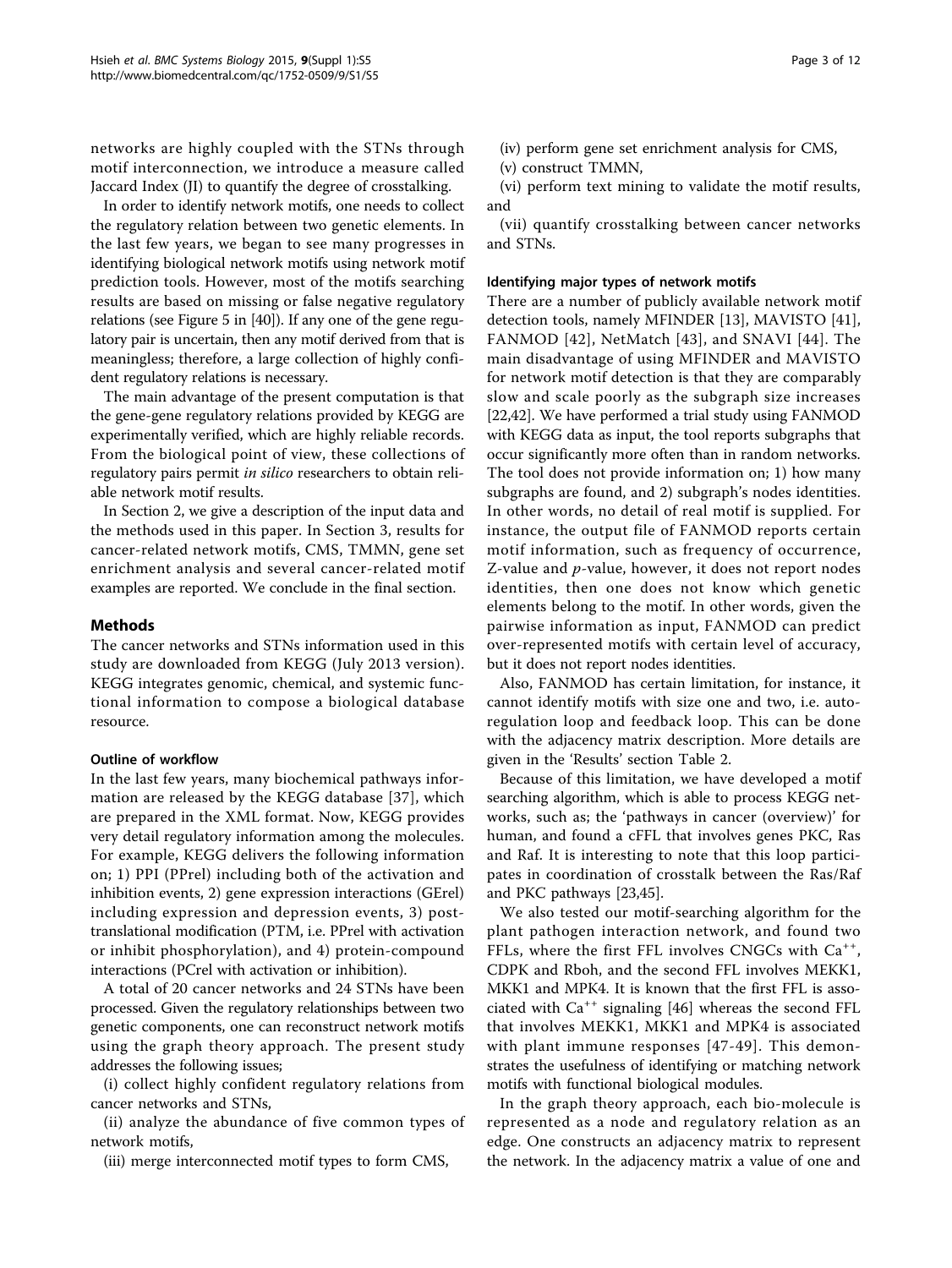#### <span id="page-3-0"></span>Table 1

A The total number of the five motif types identified for cancer networks and STNs

|                                     | ARL            | FBL          | FFL            | bi-fan         | <b>SIM</b>     |
|-------------------------------------|----------------|--------------|----------------|----------------|----------------|
| Cancer networks                     |                |              |                |                |                |
| Pathways in cancer                  | 0              | $\mathbf{0}$ | 1              | 73             | 27             |
| AML                                 | 0              | $\mathbf{0}$ | $\mathbf 0$    | 9              | 12             |
| Glioma                              | $\overline{O}$ | $\mathbf{0}$ | $\overline{0}$ | 9              | 6              |
| Melanoma                            | $\Omega$       | $\mathbf{0}$ | $\mathbf{0}$   | 1              | $\overline{4}$ |
| <b>NSCLC</b>                        | $\Omega$       | $\mathbf{1}$ | $\overline{2}$ | $\overline{4}$ | $\overline{7}$ |
| PC                                  | $\overline{O}$ | $\mathbf{0}$ | $\mathbf{1}$   | 0              | 5              |
| <b>RCC</b>                          | 0              | $\mathbf{0}$ | 1              | 0              | 3              |
| Signal transduction networks (STNs) |                |              |                |                |                |
| Erbb                                | 0              | $\circ$      | 5              | 69             | 17             |
| FoxO                                | $\Omega$       | $\Omega$     | 3              | $\Omega$       | 3              |
| Hippo                               | 0              | $\mathbf{0}$ | $\overline{2}$ | $\Omega$       | 8              |
| Jak-Stat                            | 0              | $\mathbf{0}$ | $\mathbf{0}$   | $\overline{4}$ | 3              |
| Mapk                                | 0              | 0            | 1              | 6              | 32             |
| PI3k-Akt                            | $\mathbf 0$    | $\mathbf{0}$ | $\mathbf{1}$   | 1              | 10             |
| Rap1                                | 0              | $\mathbf{0}$ | $\mathbf{0}$   | 1              | 13             |
| Ras                                 | 0              | $\mathbf{0}$ | $\overline{2}$ | 15             | 18             |
| TGF_Beta                            | 0              | $\mathbf{0}$ | $\mathbf 0$    | 1              | $\overline{7}$ |
| <b>TNF</b>                          | 0              | 0            | $\mathbf{0}$   | 1              | 11             |
| <b>TCS</b>                          | 0              | $\mathbf{0}$ | $\mathbf 0$    | 3              | 35             |
| VEGF                                | $\circ$        | $\circ$      | $\overline{2}$ | 0              | 5              |
| Wnt                                 | $\mathcal{O}$  | $\mathbf{0}$ | 11             | 0              | 7              |

\* TCS denotes the Two-component system

B The total number of SIM motifs identified in cancer networks and STNs

| <b>Cancer networks</b>                | <b>SIM</b>     |
|---------------------------------------|----------------|
| Basal cell carcinoma                  | 1              |
| Bladder cancer                        |                |
| Chronic myeloid leukemia              | 4              |
| Colorectal cancer                     | 4              |
| Endometrial cancer                    | 4              |
| Pancreatic cancer                     | 8              |
| Small cell lung cancer                | $\mathfrak{D}$ |
| Signal transduction networks (STNs)   | 9              |
| Calcium signaling                     | 3              |
| Hedgehog                              | 6              |
| $HIF-1$                               | 6              |
| mTOR                                  | 10             |
| <b>NFKB</b>                           | 2              |
| Notch                                 | $\mathcal{P}$  |
| Phosphatidylinositol signaling system |                |

infinity (for convenient a very large number is used in programming) is assigned to represent direct regulation and non-regulating nodes respectively. For node that is interacting with itself a value of one is assigned. Row and column indices denote the upstream and downstream node respectively. Below we briefly described how to perform the motif search.

#### ARL

This motif type involves a self-regulated gene. Non-zero diagonal elements in the adjacency matrix represent this type of motif. The time complexity is  $O(n)$ . FBL

# This motif type involves two genes regulate each other. For any location $(i, j)$  in the adjacency matrix, if the term of  $(i,j)$  is '1' and that of  $(j,i)$  is also '1', then genes i and j form a FBL. Since there are  $C(n,2)$  combinations to be tested, the time complexity is  $O(n^2)$ .

FFL

This motif type involves three genes regulating each other. Depending on the activation or suppression order, this motif type can be further divided into the socalled cFFL, and iFFL.

For any triple set  $(i,j,k)$ , if the terms of  $(i,j)$ ,  $(j,i)$ ,  $(i,k)$ ,  $(k,i)$ ,  $(j,k)$ ,  $(k,j)$  are all of '1', then genes i, j and k form a FFL. Since there are  $C(n,3)^*$ 6 combinations to be tested, the time complexity is  $O(n^3)$ .

#### Bi-fan

Bi-fan motif denotes a topology where two genes regulate the same other two genes.

Select any two rows in the adjacency matrix which have the value of '1' appear at the same column more than one time. Check whether these two rows are connected, if not, then determine which two columns have the value of '1' in both rows. The time complexity is  $O(n^3)$ . To identify all bi-fan motifs, there are C  $(n,2)^*C(n-2,2)$  combinations to check, so the time complexity is  $O(n^4)$ .

## SIM

SIM motif denotes a topology where a master gene regulates multiple downstream genes.

Select any row in the adjacency matrix and count how many '1' appear in the row. Since there are at most  $n$ '1's in a row and  $n$  rows to search; therefore, the time complexity is  $O(n^2)$ .

# Coupled motif structures (CMS)

Some of the network motifs are interconnected which lead to observed phenotypic change. The present study identifies possible CMS for cancer networks. As a preliminary study, the following six types of CMS are considered; i.e. FBL-FBL, FFL-FFL, bi-fan bi-fan, FBL-FFL, FBL-bi-fan and FFL-bi-fan. To obtain such structures, gene names of; 1) same motif type, and 2) different motif types, are pairwise compared. Given the CMS, it enables reconstructing the global architecture of the whole network from a bottom-up approach. More complex CMS are also identified, which can be visualized in our web platform.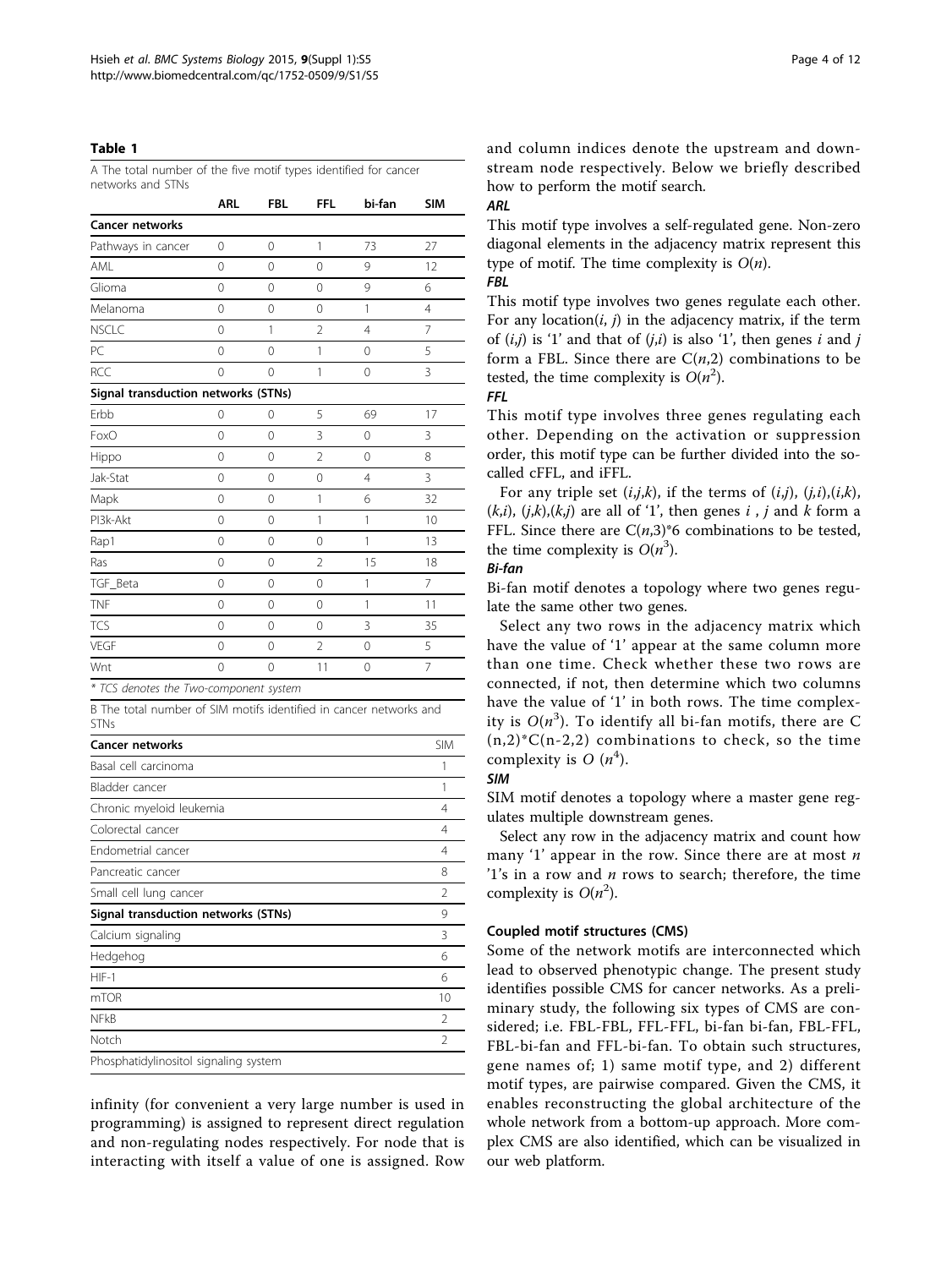| approach         | motif      | <b>AML</b>     | Glioma     | Melanoma   | <b>NSCLC</b> | PC         | <b>RCC</b> |
|------------------|------------|----------------|------------|------------|--------------|------------|------------|
| Adjacency Matrix | FFL        |                |            |            |              |            |            |
|                  | bi-fan     |                |            |            |              |            |            |
| <b>FANMOD</b>    | FFL        | О <sup>э</sup> |            |            | $O$ (FN)     | $O$ (FN)   | $O$ (FN)   |
|                  | bi-fan     |                |            | $O$ (FN)   | $O$ (FN)     |            |            |
|                  | Non bi-fan | $2(2)$ *       | $1(1)^{*}$ | $0(0)^{*}$ | $2(2)^{*}$   | $3(3)^{*}$ | $3(1)^{*}$ |

<span id="page-4-0"></span>Table 2 A comparison of motif finding by the adjacency matrix approach and FANMOD

 $^{\S}$ given a fixed motif size, the italic and underlined fonts denote the results uisng adjacency matrix approach are consistent with those of FANMON, i.e. true positive or true negative events

\* the first number denotes the number of identified motifs, the number inside the parenthesis denotes the total number of motif pattern found in the cancer type

The following pseudo-code was designed to identify the six types of CMS.

Input: The network A with  $n$  nodes and all basic network motifs (ARL, FBL, FFL, Bi-fan and SIM) of A.

Output: All CMS of network A

Begin

For  $i = 1$  to n do

Loop

If any two network motifs or CMS which include common node i could be

merged to form a meaningful CMS, then merging these two subgraphs to form

larger CMS;

Until no more basic network motifs or CMS including node  $i$  could be merged;

End of For loop

End

A complex network may have underlying topological structures, which can be characterized by certain topological parameters. We applied the SBEToolbox [\[50](#page-11-0)] to compute several topological parameters, i.e. size, maximum degree, bridging centrality (BRC) and degree centrality (DC), for the CMS.

Size of the network is given by the largest connected cluster. Maximum degree of a node is node with the highest number of connections.

The bridging coefficient of a node  $i$  is defined by:

$$
BCO(i) = \frac{d(i)^{-1}}{\sum\limits_{i \in N(i)} \frac{1}{d(i)}}\tag{1}
$$

where  $d(i)$  is the degree of node i, and  $N(i)$  is the set of neighbors of node *i*. Bridging centrality  $BRC(i)$  for node  $i$  is defined by

$$
BRC(i) = BC(i) \times BCO(i)
$$

The betweenness centrality  $BC(i)$  of a node i is computed as follows:

$$
BC(i) = \sum_{s \neq i \neq t} \left( \frac{\sigma_{st}(i)}{\sigma_{st}} \right)
$$
 (2)

where  $s$  and  $t$  are nodes in the network different from i,  $\sigma_{st}$  denotes the number of shortest paths from s to t, and  $\sigma_{st}$  (i) is the number of shortest paths from s to t that pass through *i. BRC* is the average of  $BRC(i)$  over all i.

Degree centrality of a node  $i$ ,  $DC(i)$ , denotes the node degree of node  $i$ . The  $DC$  of node  $i$  in a network is defined by:

$$
DC(i) = \frac{\sum_{j} A_{ij}}{N-1}
$$
 (3)

where N denotes the total number of nodes in the network and  $A_{ij}$  is the corresponding entry value in the adjacency matrix  $A$ . DC is the average of  $DC(i)$ over all i.

#### MiRNA-regulated network motifs

It is known that miRNA plays a crucial role in controlling gene expression and biological process through its interaction with network motifs. For instance, hsa-miR-15a involves in cell cycle progression [[32\]](#page-10-0) through its interaction with the FFL. In particular, we are interested in miRNA target genes that are related to cancer formation, i.e. OCG and TSG.

Most miRNAs show reduced expression during cancer formation; while some are overexpressed in cancers. MiR-155 and its host gene, B-cell integration cluster (BIC), are highly expressed due to MYB regulates BIC in chronic lymphocytic leukemia [\[51](#page-11-0)]. Another example is the miR-17-92 cluster, which is activated by the OCG c-Myc and is highly expressed in B-cell lymphoma. Members of the miR-17-92 cluster (miR-19a and miR-19b) are essential to mediate the oncogenic activity of the entire cluster by down-regulated the expression of the TSG, Pten [\[52\]](#page-11-0). These studies indicate that some miRNAs may act as OCGs and involve in the initiation and progression of cancers.

Cancer gene data are obtained from the Tumor Associated Gene (TAG) database [[53\]](#page-11-0), Memorial Sloan-Kettering Cancer Center (MSKCC) [[54\]](#page-11-0) and National Yang Ming University, Taiwan [\[55](#page-11-0)]. After removing overlapped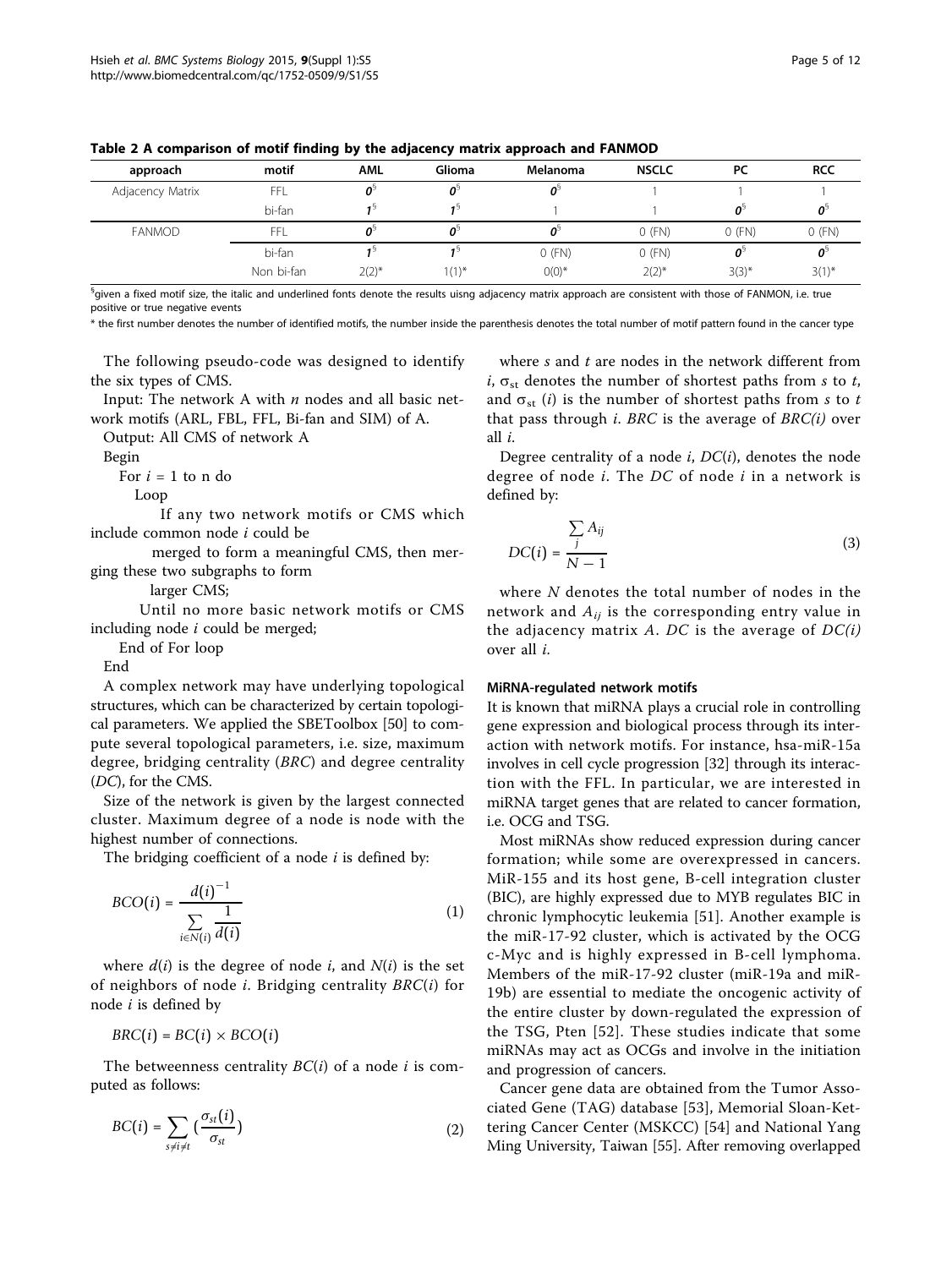information among the three datasets, we have collected a total of 659 OCGs, 1023 TAGs and 151 cancer-related genes. MiRNA target gene information are obtained from miRTarBase (version 4.5) [[56](#page-11-0)] and TarBase (version 5) [\[57](#page-11-0)].

To construct TMMN, the TF-regulated miRNA data are retrieved from Chipbase [[58\]](#page-11-0). Since miRNA target genes information are known; then, by matching the cancer motifs or CMS results, we obtained cancer-specific TMMN. In addition, we labeled target genes as OCGs or TSGs if they can be found in our cancer gene set collection.

### Gene set enrichment analysis

Functional annotation of dense PPI module is given by the Database for Annotation, Visualization and Integrated Discovery, i.e., DAVID [http://david.abcc.ncifcrf.](http://david.abcc.ncifcrf.gov/) [gov/,](http://david.abcc.ncifcrf.gov/) which accepts batch annotation and conducts gene set enrichment analysis. Set of CMS involves in a particular cancer network was submitted to DAVID for clustering of the annotation terms and enriched pathways. With such analysis, enriched pathways and biological processes related to the cancer network are obtained.

There are several studies on integrating TF, miRNA and target genes expression profile to construct miRNAregulated modules for cancer diseases. Zhang et al. [\[59](#page-11-0)] applied Sparse Network-regularized Multiple Nonnegative Matrix Factorization (SNMNMF) algorithm to identify miRNA regulatory modules by combining expression profiles of both miRNAs and genes, gene-gene interaction (GGI) and DNA-protein interaction. The study had shown that miRNA-gene modules are enriched in (i) genomics miRNA clusters, (ii) known functional annotations, and (iii) cancer diseases.

Le et al. [[60\]](#page-11-0) developed the regression-based model called PIMiM (Protein Interaction-based MicroRNA Modules) to predict miRNA-regulated modules by integrating expression profiles of both miRNAs and genes, sequencebased predictions of miRNA-mRNA interactions and protein-protein interactions data. Using ovarian cancer as a case study, PIMiM had demonstrated that it is able to identify cancer-specific miRNAs, presence of expression coherence between miRNA and mRNA, and enriched functional description.

Li et al. [[61\]](#page-11-0) proposed Mirsynergy which applied a two-stage clustering approach to integrate m/miRNA expression profile, target site information and gene-gene interaction (GGI) to infer miRNA regulatory modules (MiRMs).

Our results differ in several aspects, (i) TMMN can provide regulatory order among GGI, (ii) both TF  $\rightarrow$ miRNA and miRNA  $\rightarrow$  gene information are obtained from experimentally verified database, instead of prediction, (iii) we also knew that the target gene is an OCG or TSG; these information are definite not available in those studies [\[59-61](#page-11-0)].

#### Signal transduction networks (STNs)

Twenty-four STNs are retrieved from KEGG, where only 13 STNs are found to compose of the proposed motif types. To quantify the number of common motif nodes share between cancer networks and STNs, we characterized that using the Jaccard index,  $JI$ , which is given by:

$$
JI(A, B) = \frac{|A \cap B|}{|A| \cup |B| - |A \cap B|}
$$
 (4)

where  $|A \cap B|$ ,  $|A|$  and  $|B|$  denote the cardinality of  $A \cap B$ ,  $|A|$  and  $|B|$  respectively. A and B denote the sets of motif nodes found in a cancer network and a STN respectively.

#### Results

### The results of major types of network motifs

A total of 20 cancer networks have been processed, only seven networks; i.e. pathways in cancer, glioma, acute myeloid leukemia (AML), melanoma, renal cell carcinoma (RCC), non-small cell lung cancer (NSCLC), and prostate cancer (PC), have identifiable motifs. Table [1](#page-3-0) presents the results of the five motif types for cancer networks and STNs. Our results suggested that the number of bi-fans and SIM motifs outnumber other motif types. Both of ARL and FBL motifs are rare events.

We note that the SIM motif is a more common motif, which is the only identifiable motif type for seven other cancer networks and seven other STNs. In other words, SIM can be found in 14 out of the 20 cancer networks, and 20 out of the 24 STNs. The results are presented in Table [1B](#page-3-0).

Our approach, using adjacency matrix, allow us to identify exact motifs, hence, no  $p$ -values are associated with the findings. In order to compare our results with the randomization approach, we performed motif finding for the six cancer types using FANMOD. Default setting for FANMOD are: p-value threshold is 0.05 and number of randomized samples is 1000. We compare the motif finding by our approach and FANMOD, where the results are given in Table [2.](#page-4-0)

It is evident from the table that FANMOD is not able to identify any FFL motif for NSCLC, PC and RCC, i.e. false negative (FN) events. For motifs with size four, our approach can identify bi-fan structure only, whereas FANMOD can predict more motif patterns. FANMOD predicted bi-fan motif for AML and glioma, which is in line with our findings, i.e. true positive events. FAN-MOD did not identify any bi-fan motif in PC and RCC,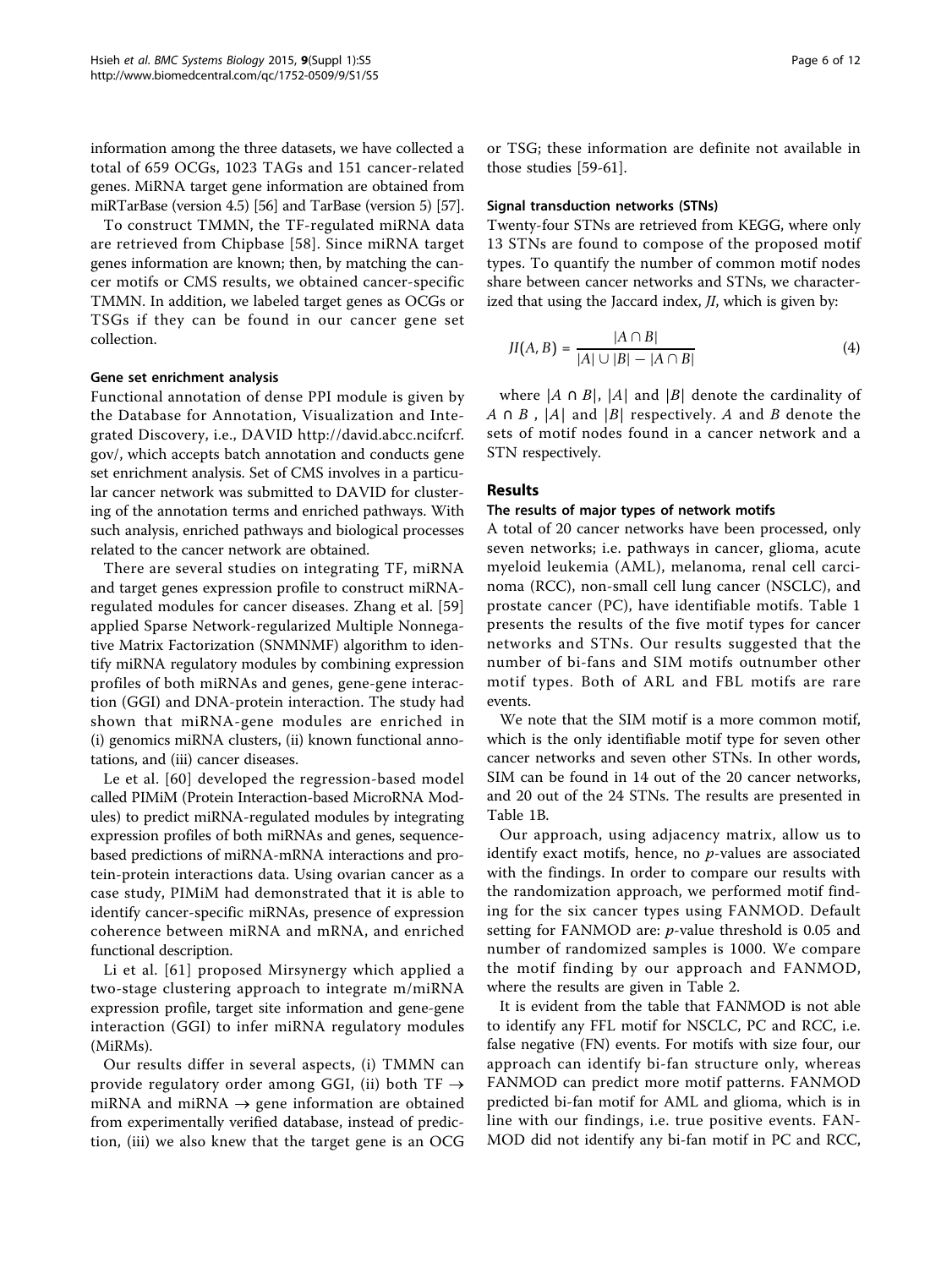i.e. true negative events, which is in line with our approach.

But, FANMOD found SIM (size of four) for RCC, which is false positive events. Also, it fails to find bi-fan motif for melanoma and NSCLC, i.e. false negative events.

The last row in Table [2](#page-4-0) summarized motif patterns with size four identified by FANMOD. These findings indicated that FANMOD performed well in identifying motif pattern with size four except in RCC, i.e. 3(1)\* means that among the three motif patterns only one pattern is realized.

Certain network motifs are recorded as cancer-related modules by using the text mining tool, AliBaba [http://](http://alibaba.informatik.hu-berlin.de/) [alibaba.informatik.hu-berlin.de/](http://alibaba.informatik.hu-berlin.de/). AliBaba is a web-based text mining service based on PubMed database, which displays the search result in form of a graph. The following criteria are assumed for literature text mining; 1) for FBL, both nodes are found, 2) for FFL, at least two nodes are found, 3) for bi-fans, at least two nodes are found, and 4) for SIM, since it is a bipartite graph, at least one node in each layer can be found. Table 3 summarized the text mining results, which satisfy the above criteria; for instance, at least 62 publications recorded SIM for the AML disease.

Our collection of motifs can provide additional details that are not reported in the literature. As a first example, a previous study demonstrated that PI3k/Akt is an important influential factor in cancer, but PDPK1 was not known for its influence in cancer formation [[19\]](#page-10-0). Our study showed that PI3K, Akt3, and PDPK1 form a cFFL; all involving in prostate cancer formation.

As another example, we have identified that PKC and Ras are the upstream regulators of Raf in the MAPK STN, and these three genes form a cFFL. It has reported [[62\]](#page-11-0) that Ras-Raf-MAPK is an important pathway in apoptosis suppression. Here we are able to add PKC, which acts as an upstream regulator, is a missing component in the literature.

As a third case, PI3K3CA and PDPK1 (also known as PDK1) are the upstream regulators of Akt, and these three genes form a cFFL in the PI3K-Akt STN. As

Table 3 Cancer-related motifs that are reported in literature

| Cancer       | ARL | <b>FBL</b> | <b>FFL</b> | <b>Bi-fan</b> | <b>SIM</b> |
|--------------|-----|------------|------------|---------------|------------|
| AML          |     |            |            | 20            | 62         |
| Glioma       |     |            |            | 29            |            |
| Melanoma     | Λ   |            |            |               |            |
| <b>NSCLC</b> |     | Κ          |            | 40            | 37         |
| PC.          |     |            |            |               |            |
| <b>RCC</b>   |     |            | 20         |               | 22         |

Fresno et al. [[63](#page-11-0)] stated that PI3K-Akt STN components are frequently altered in human cancers, such as AML, NSCLC, PC and RCC.

## The results of coupled motif structures (CMS)

Table [4](#page-7-0) summarizes the results of the six possible types of CMS. The bi-fan bi-fan CMS is the dominant type among all the possibilities. In particular, the Erbb STN has the highest number of bi-fan bi-fan and FFL-bi-fan interconnected structures. This is because the Erbb STN has multiple layers of bi-fan structure, plus bi-fan is the dominant motif type. More complex CMS can be constructed by merging three or more different motif types.

To address the difference of cancer networks and STNs CMS, we compared the results of their size, maximum degree, BRC and DC. Let  $\alpha$  and  $\beta$  be the medians of the above four parameters for cancer networks and STNs respectively, and the ratio  $\gamma$  is defined by  $\beta/\alpha$ .

From Table [4](#page-7-0) we found that the  $\gamma$  values for the size and maximum degree are about 2.5 times bigger for STNs. This implies that STNs CMS incline to form bigger modules and higher gene-gene interactions. However, the ratio for DC and BRC are 0.335 and 0.419, respectively. The results appear to suggest that cancer networks have higher degree centrality and bridging coefficients. It is known that DC shows that an important node is involved in a large number of interactions; whereas, a bridging node is a node connecting densely connected components in a graph. The present analysis revealed that highly interacting nodes and bridging nodes appear to be important components in cancer networks.

## Construction of TF-miRNA-motif networks

The studied cancer network motifs are targeted by multiple miRNAs. Table [5](#page-7-0) summarizes the results of these posttranscriptional modification events, i.e. miRNA  $\rightarrow$ motif. In Table [5](#page-7-0) the miRNA column represents the total number of miRNAs involve in targeting the motif types. The FBL, FFL and bi-fan columns list the total number of miRNAs involve in regulating those three network motifs respectively. In summary, the miRNA-motif regulatory relations can be classified into three classes, i.e. one-to-many, manyto-one and many-to-many. Certain miRNAs can target multiple motifs (one-to-many), some miRNAs target the same motif (many-to-one), and a few miRNAs can target multiple motifs (many-to-many). In the FBL, FFL, and bifan columns, the first and second numbers denote intermotif and intra-motif regulation respectively. Inter-motif regulation represents the number of miRNAs involve in targeting multiple motifs, whereas intra-motif regulation denotes the number of miRNAs involves in targeting different members of the same motif. For the AML cancer, there are 27 miRNAs involve in regulating multiple bi-fan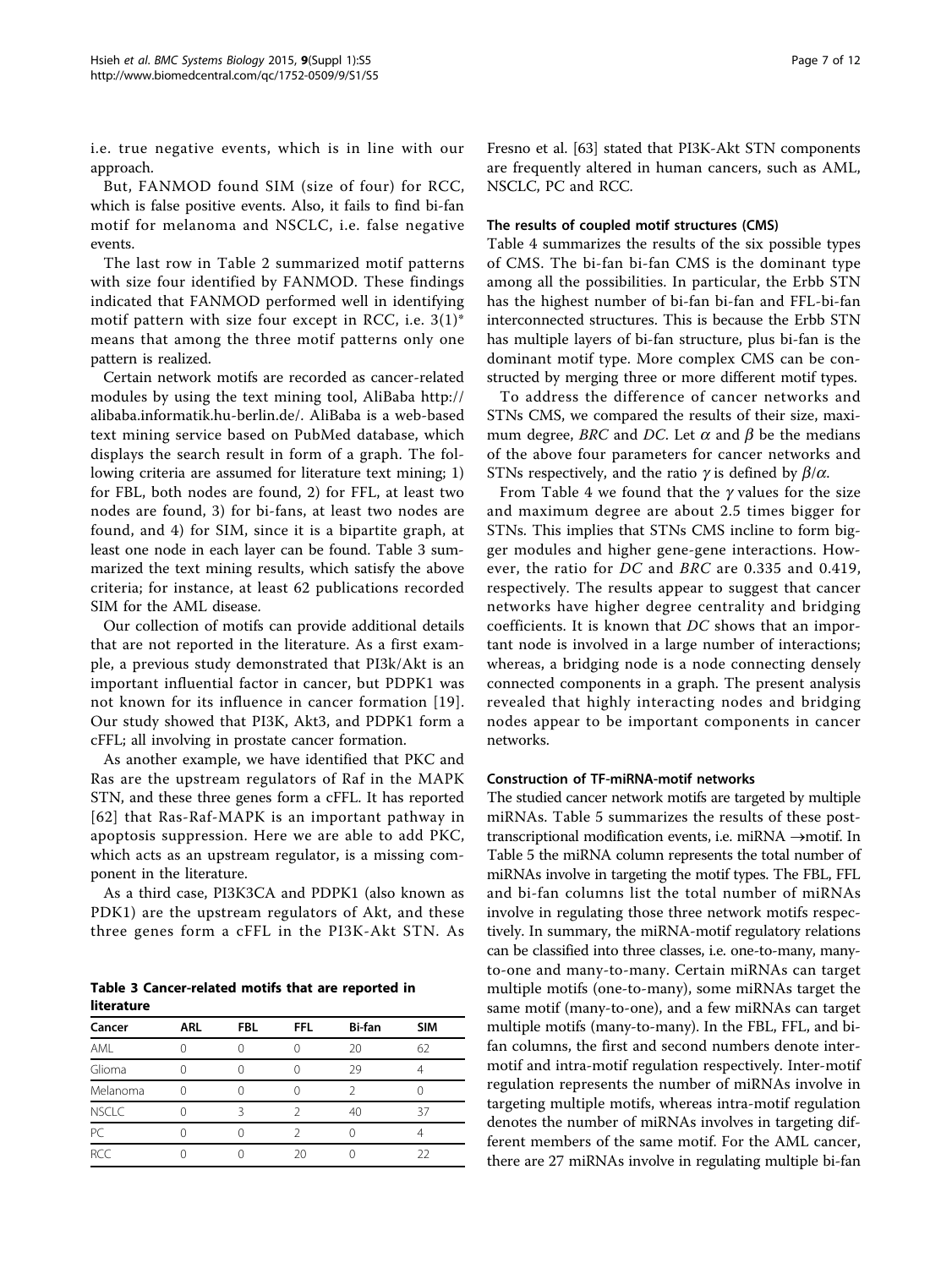|                                     | <b>FBL-FBL</b>      | FFL-FFL             | bi-fan-bi-fan  | <b>FBL-FFL</b> | FBL-bi-fan          | FFL-bi-fan     | size           | max deg        | <b>BRC</b> | DC    |
|-------------------------------------|---------------------|---------------------|----------------|----------------|---------------------|----------------|----------------|----------------|------------|-------|
| Cancer networks                     |                     |                     |                |                |                     |                |                |                |            |       |
| AML                                 | 0                   | $\mathbf 0$         | 17             | $\circ$        | $\mathsf{O}\xspace$ | $\circ$        | 22             | $\overline{7}$ | 0.310      | 0.116 |
| Glioma                              | $\mathbb O$         | $\mathbf 0$         | 36             | $\circ$        | $\mathbf 0$         | $\mathbf{0}$   | 8              | $\overline{4}$ | 0.0443     | 0.393 |
| Melanoma                            | $\overline{0}$      | $\overline{0}$      | $\overline{0}$ | $\overline{0}$ | $\overline{0}$      | $\overline{0}$ | $\overline{4}$ | $\overline{2}$ | 0.0678     | 0.400 |
| <b>NSCLC</b>                        | $\circ$             | $\mathbf{1}$        | 6              | $\overline{0}$ | $\overline{4}$      | $\overline{2}$ | 18             | 6              | 0.0309     | 0.150 |
| PC                                  | $\overline{0}$      | $\overline{0}$      | $\overline{0}$ | $\mathbf 0$    | $\overline{0}$      | $\overline{0}$ | 18             | 11             | 0.0137     | 0.111 |
| RCC                                 | $\mathsf{O}\xspace$ | $\mathsf{O}\xspace$ | $\mathbf 0$    | $\mathbf 0$    | 0                   | $\circ$        | 6              | 5              | 0.0075     | 0.333 |
| Median, $\alpha$                    |                     |                     |                |                |                     |                | 13             | 5.5            | 0.0376     | 0.242 |
| Signal transduction networks (STNs) |                     |                     |                |                |                     |                |                |                |            |       |
| Erbb                                | $\circ$             | 10                  | 1607           | $\mathbf 0$    | $\circ$             | 111            | 31             | 13             | 0.0106     | 0.123 |
| FoxO                                | $\mathsf{O}\xspace$ | $\overline{2}$      | $\overline{0}$ | $\mathbf 0$    | 0                   | $\circ$        | 34             | 31             | 0.00074    | 0.064 |
| Hippo                               | $\overline{0}$      | 10                  | $\overline{0}$ | $\mathbf 0$    | $\overline{0}$      | $\mathbf{0}$   | 12             | 6              | 0.0765     | 0.167 |
| Jak-Stat                            | $\mathsf{O}\xspace$ | $\mathsf{O}\xspace$ | 3              | $\mathbf 0$    | $\overline{0}$      | $\mathbf 0$    | 16             | 6              | 0.0461     | 0.158 |
| Mapk                                | $\mathsf{O}\xspace$ | $\overline{0}$      | 6              | $\mathbf 0$    | $\overline{0}$      | $\Omega$       | 72             | 13             | 0.0154     | 0.039 |
| PI3k-Akt                            | $\mathsf{O}\xspace$ | $\overline{0}$      | 0              | $\mathbf 0$    | $\overline{0}$      | $\circ$        | 39             | 15             | 0.00878    | 0.058 |
| Rap1                                | 0                   | $\overline{0}$      | $\Omega$       | $\mathbf 0$    | $\overline{0}$      | $\circ$        | 26             | 15             | 0.0161     | 0.080 |
| Ras                                 | $\overline{0}$      | $\mathbf{1}$        | 105            | $\mathbf 0$    | $\overline{0}$      | $\overline{7}$ | 39             | 14             | 0.0107     | 0.082 |
| TGF_Beta                            | $\mathbb O$         | $\mathbf 0$         | $\overline{0}$ | $\mathbf 0$    | 0                   | $\circ$        | 5              | 3              | 0.0678     | 0.250 |
| $\ensuremath{\mathsf{TNF}}$         | $\mathsf{O}\xspace$ | $\overline{0}$      | $\overline{0}$ | $\mathbf 0$    | $\overline{0}$      | $\circ$        | 12             | 5              | 0.0379     | 0.167 |
| <b>TCS</b>                          | $\mathsf{O}\xspace$ | $\mathbf 0$         | 3              | $\mathbf 0$    | $\mathbf 0$         | $\overline{0}$ | 11             | 8              | 0.0333     | 0.182 |
| VEGF                                | $\overline{0}$      | $\mathbf{1}$        | $\overline{0}$ | $\mathbf 0$    | 0                   | $\mathbf 0$    | 19             | 8              | 0.0146     | 0.123 |
| Wnt                                 | $\overline{0}$      | 24                  | $\overline{0}$ | $\overline{0}$ | $\overline{0}$      | $\mathbf 0$    | 24             | 9              | 0.0106     | 0.123 |
| Median, $\beta$                     |                     |                     |                |                |                     |                | 32.5           | 13.5           | 0.00158    | 0.081 |
| $\gamma$                            |                     |                     |                |                |                     |                | 2.50           | 2.46           | 0.419      | 0.335 |

<span id="page-7-0"></span>Table 4 The results of the six types of CMS for cancer networks and STNs

motifs, and seven miRNAs involve in regulating different targets of the same bi-fan motif.

By integrating the transcription initiation data, i.e.  $TF \rightarrow m\text{iRNA}$  events, Figure [1](#page-8-0) is a graphical display of TMMN for NSCLC using Cytoscape. Cytoscape [http://](http://www.cytoscape.org/) [www.cytoscape.org/](http://www.cytoscape.org/) is a useful tool for visualizing molecular interaction network and observing the correlation between molecules.

In order to facilitate the Cytoscape displaying part, we provide two options: (i) low resolution and (ii) high resolution, for the user to view our results. Lower resolution image file allows the user to view TMMN in a faster pace.

Table 5 Mirna-regulated cancer network motifs

| Cancer       | miRNA | <b>FBL</b> | <b>FFL</b> | bi-fan |
|--------------|-------|------------|------------|--------|
| AML          | 80    |            | 0          | 27/7   |
| Glioma       | 133   |            | 0          | 7/0    |
| Melanoma     | 131   | O          | 0          | 8/1    |
| <b>NSCLC</b> | 92    | 6/0        | 1/0        | 13/1   |
| PC           | 126   |            | 1/0        |        |
| <b>RCC</b>   | 44    |            | 15/1       |        |

As we shown in Table 5 certain bi-fan motifs are highly regulated by miRNAs. Given that a network motif can perform specific biological function, it is suggested that regulating TMMN may result in observable phenotypic effects.

Using the text mining tool, AliBaba, it was found that the Akt expression is significantly correlated with TGFA and EGFR in NSCLC [\[64\]](#page-11-0). Our motif searching result indicates that EGF and TGFA are the upstream regulators of EGFR and ERBB2 in NSCLC, in which these four genes form a bi-fan motif. From Figure [1,](#page-8-0) one can conclude the following pathway, i.e. TGFA  $\rightarrow$  EGFR  $\rightarrow$ PI3K3CA  $\rightarrow$  Akt, which is consistent with Refs. [\[64,65](#page-11-0)] description. Our finding not only provides the missing genetic part, PI3KCA; which is not reported in the literature, but also reveals the genetic regulatory order. Again, this illustrates the potential practical application of our results.

#### The results of enrichment analysis

Functional annotations of the cancer network motifs are based on gene set enrichment analysis by implementing DAVID. Tables [6](#page-8-0) and [7](#page-9-0) summarized the gene set enrichment analysis results of the AML and NSCLC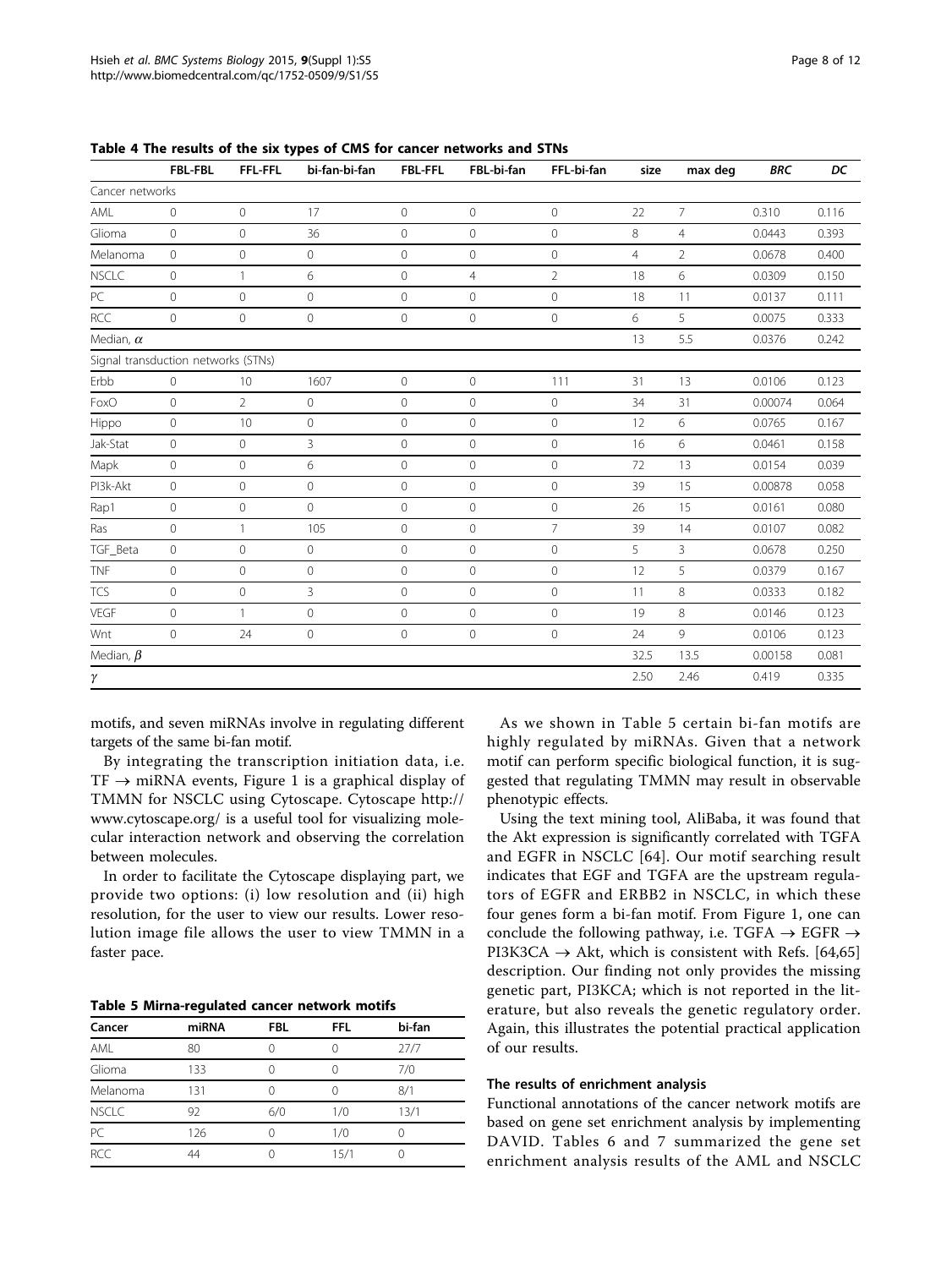<span id="page-8-0"></span>

networks respectively, with p-value less than or equal to 0.05. Over-represented Gene Ontology [[66](#page-11-0)] biological process (BP), molecular function (MF), cellular component (CC) and KEGG pathway are reported. Because of the limitation of space, the results of gene set enrichment analysis for the other cancer networks are not reported, but it can be accessed in our web-based platform.

From Table [7](#page-9-0) it is found that giloma is another enriched network in addition to the NSCLC network. This suggested that the same CMS involves in different cancer types, which may hint for disease comorbidity study.

# The results of crosstalk between cancer networks and STNs

Table [8](#page-9-0) summarized the JI scores for the crosstalk between six cancer networks and 13 STNs, i.e. a total of 78 combinations. The first row and the first column list cancer types and the STNS respectively. Entries in Table

[8](#page-9-0) represents the JI associated with a STN and the corresponding cancer disease. It is found that most of the entries are non-zero, which indicated that cancer networks are highly coupled with STNs through motif interconnections. For non-zero JI values, the values range from 0.013 to 0.184, where crosstalking between PC and PI3K-Akt has the highest JI value. There are several studies have examined this before; for instance, targeting the PI3K-Akt-mTOR pathway in PC as a clinical treatment [[67](#page-11-0)-[69](#page-11-0)], PI3K pathway is dominant over androgen receptor signaling in PC [[70](#page-11-0)], and activation of PI3K pathway promotes PC cell invasion [[71](#page-11-0)]. The second highest JI belongs to the crosstalk between NSCLC network and ErbB2 STN. Both Erbb and EGFR are mutated in many epithelial tumors; such as, NSCLC and breast cancer [[72](#page-11-0)].

A web-based interface has been set up for query, and can be accessed at: [http://ppi.bioinfo.asia.edu.tw/path](http://ppi.bioinfo.asia.edu.tw/pathway/)[way/](http://ppi.bioinfo.asia.edu.tw/pathway/). The platform provides useful information according to various cancer types and STNs search. First, for a

Table 6 The gene set enrichment analysis results for the AML network motifs

| <b>Annotation cluster</b> | <b>Enrichment source</b> | Involving genes | % of the total genes |  |
|---------------------------|--------------------------|-----------------|----------------------|--|
| GO_BP                     | cellular process         |                 | 93.75%               |  |
| $GO\_CC$                  | intracellular            |                 | 93.75%               |  |
| GO_MF                     | protein binding          |                 | 93.75%               |  |
| KEGG                      | Acute myeloid leukemia   | 16              | 100.00%              |  |
| KEGG                      | Pathways in cancer       | 16              | 100.00%              |  |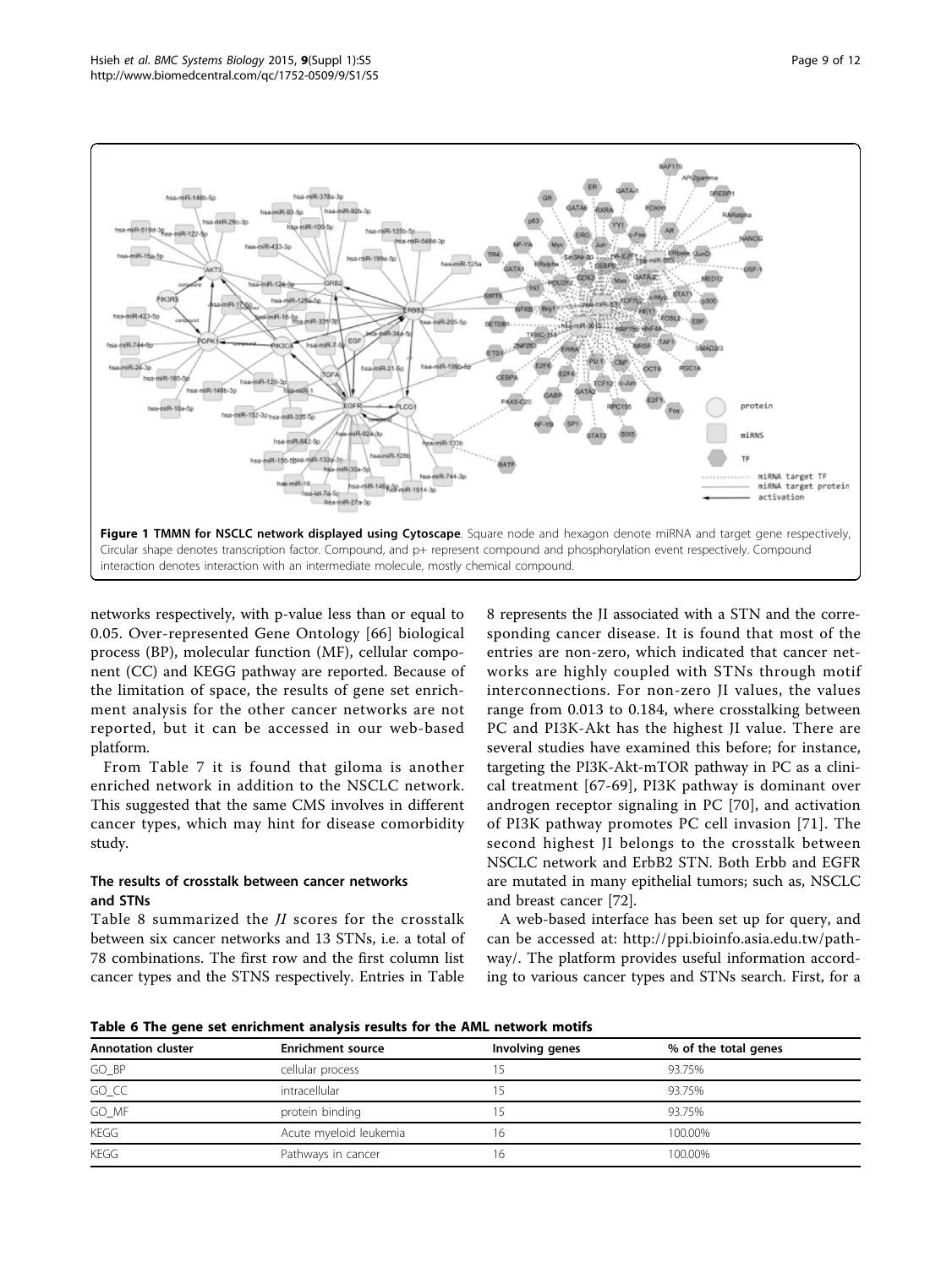| <b>Annotation cluster</b> | <b>Enrichment source</b> | Involving genes | % of the total genes |
|---------------------------|--------------------------|-----------------|----------------------|
| KEGG                      | nsci c                   |                 | 100.00%              |
| KEGG                      | ErbB signaling pathway   |                 | 90.00%               |
| KEGG                      | Glioma                   |                 | 80.00%               |
| KEGG                      | Pathways in cancer       |                 | 90.00%               |

<span id="page-9-0"></span>Table 7 The gene set enrichment analysis results for the NSCLC network motifs

Table 8 The Jaccard index for crosstalking of six cancer networks and 13 stns

|             | <b>AML</b> | Glioma | Melanoma | <b>NSCLC</b> | PC      | <b>RCC</b> |  |
|-------------|------------|--------|----------|--------------|---------|------------|--|
| Erbb        | 0.090      | 0.103  | 0.096    | 0.173        | 0.167   | 0.109      |  |
| FoxO        | 0.024      | 0      | 0.023    | 0.045        | 0.055   | 0.021      |  |
| Hippo       | 0.026      | 0      | 0.025    | 0.016        | 0.019   | 0.022      |  |
| Jak-Stat    | 0.082      | 0.024  | 0.076    | 0.083        | 0.066   | 0.082      |  |
| Mapk        | 0.030      | 0.027  | 0.036    | 0.033        | 0.050   | 0.049      |  |
| PI3k-Akt    | 0.096      | 0.046  | 0.103    | 0.132        | 0.184   | 0.072      |  |
| Rap1        | 0.037      | 0.051  | 0.034    | 0.044        | 0.036   | 0.032      |  |
| Ras         | 0.082      | 0.038  | 0.089    | 0.096        | 0.088   | 0.073      |  |
| TGF_Beta    | $\circ$    | 0      | 0.015    | $\circ$      | 0.022   | 0.027      |  |
| <b>TNF</b>  | 0.014      | 0.020  | 0.013    | 0.034        | 0.019   | 0.024      |  |
| <b>TCS</b>  | $\circ$    | 0      | 0        | $\circ$      | $\circ$ | 0          |  |
| <b>VEGF</b> | 0.024      | 0.154  | 0.058    | 0.149        | 0.053   | 0.038      |  |
| Wnt         | 0.052      | 0.018  | 0.049    | 0.031        | 0.067   | 0.056      |  |

specific cancer type or STN, user can search for known regulatory relations using the 'Gene-Gene Interaction' button. The platform will return, 1) PPrel, 2) GErel, 3) PTM, and 4) PCrel information. Second, under the 'Cancer regulation motif' or 'Signal transduction network' button, user can select a cancer type or STN, the platform will return all the identified motifs. Third, user can search for TF-regulated miRNA and inter-motif miRNA-regulated gene information from our web platform. Fourth, TMMN can be visualized on-line, which is displayed in Cytoscape format. This information can be adopted to elucidate the role of motifs in cancer formation. Finally, the platform provides PubMed literature ID hyperlinks for the motifs, this allows the users to continue their studies.

### Conclusions

The major conclusions drawn from our results are as follows. First, the bi-fan and SIM motifs are two of the most frequently found motifs in cancer networks and STNs. Second, in the seven cancer networks, the bi-fan bi-fan coupling structure is more probable than the other types. Third, miRNA mediates inter-motif regulation is more often than intra-motif regulation. Fourth, we have examined the role of network motifs in cancer formation at different levels of regulation, i.e. transcription initiation (TF  $\rightarrow$  miRNA), gene-gene interaction

(CMS), and post-transcriptional regulation (miRNA  $\rightarrow$ target genes). Fifth, highly interacting nodes and bridging nodes appear to be important components in cancer networks. Sixth, based on the JI calculation, there is a substantial amount of crosstalk between cancer networks and the STNs.

By integrating TFs, miRNAs and motif information, cancer-specific TMMN are constructed. Results are deployed as a web-based platform. The platform is unique in the sense that it provides experimentally validated network motif information. Our algorithm can be easily applied to any other networks, once the binary interaction information is available.

As we have indicated in four case studies, it is very likely that our collection of CMS can supply very specific missing information for certain cancer networks; hence, it is an indispensable tool for cancer biology research.

#### Competing interests

The authors declare that they have no competing interests.

#### Authors' contributions

WTH<sup>\*</sup> and KRT<sup>\*</sup> are the first authors and contributed equally to the work. WTH helped designing the study and provided specific domain knowledge on cancer biology. KRT carried out data retrieval, data analysesandprogram coding. JSC helped performing simulation studies and conducted the enrichment analysis. JJPT oversee the work and proofread the article. NK helped setting up the web site and provide guidence on database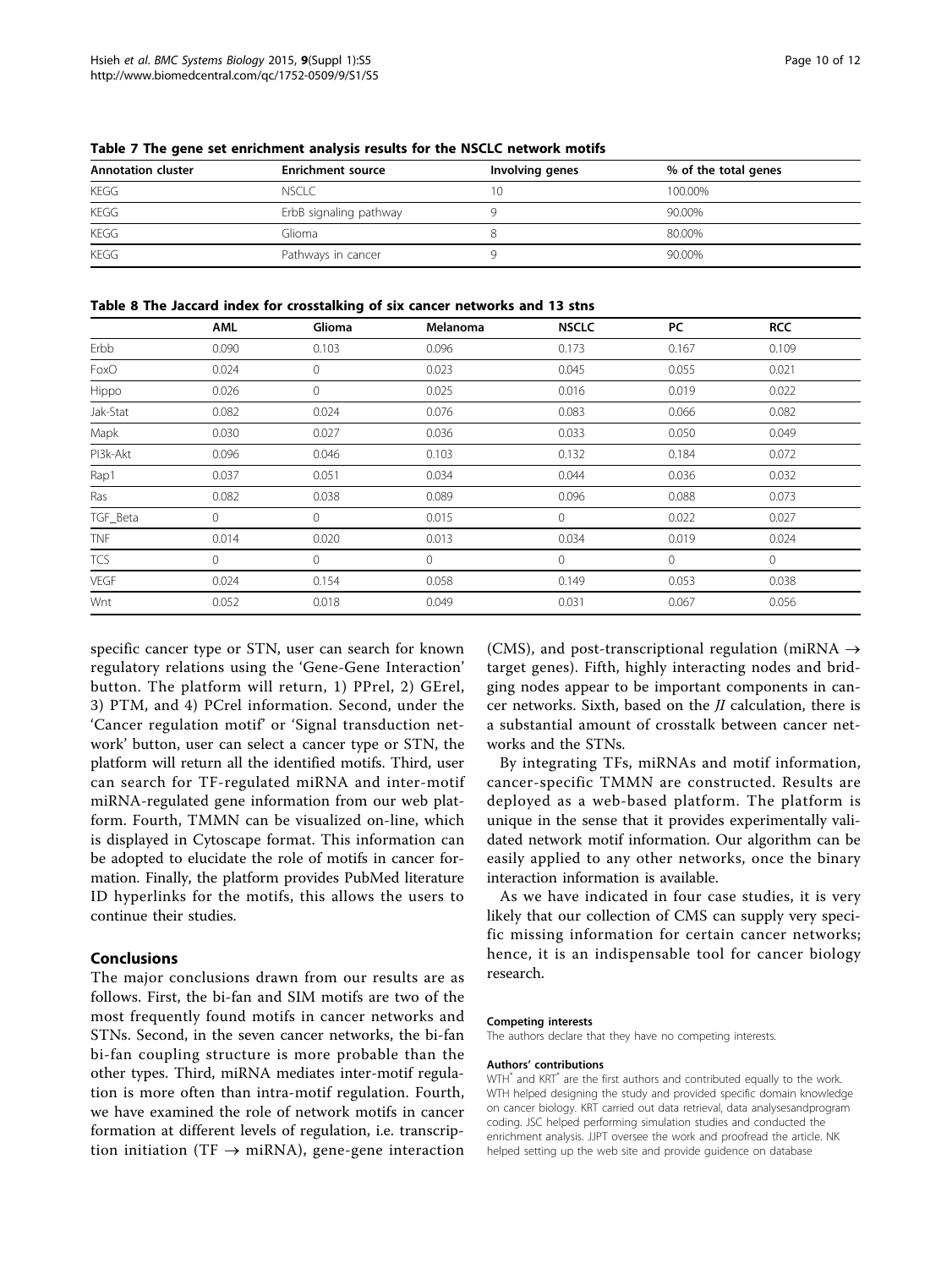<span id="page-10-0"></span>management. CHH $<sup>§</sup>$  and KLN $<sup>§</sup>$  are the corresponding authors of the article,</sup></sup> they designed the study, provided insight for all discussions and drafted the manuscript. CHH also providedinstructions on designing the algorithms. All authors read andapproved the manuscript.

#### Acknowledgements

The works of Wen-Tsong Hsieh and Ka-Lok Ngare supported by the Asia University and China Medical University grant of ASIA101-CMU-1. The works of Ka-Lok Ng, Ke-Rung Tzeng, and Jin-Shuei Ciou are supported by the Ministry of Science and Technology of Taiwan, under the grant of NSC 102-2221-E-468-024, NSC 102-2632-E-468-001-MY3. The work of Chien-Hung Huang is supported by the grant NSC 101-2221-E-150-088-MY2. The work of Jeffrey J. P. Tsai is supported by the grant NSC 102-2632-E-468-001-MY3. This article has been published as part of BMC Systems Biology Volume 9 Supplement 1, 2015: Selected articles from the Thirteenth Asia Pacific Bioinformatics Conference (APBC 2015): Systems Biology. The full contents of the supplement are available online at [http://www.biomedcentral.com/](http://www.biomedcentral.com/bmcsystbiol/supplements/9/S1) [bmcsystbiol/supplements/9/S1](http://www.biomedcentral.com/bmcsystbiol/supplements/9/S1)

#### Authors' details <sup>1</sup>

<sup>1</sup>Department of Pharmacology, China Medical University, Taiwan 40402. 2 Department of Biomedical Informatics, Asia University, Taiwan 41354. <sup>3</sup>School of Information Technology, Mae Fah Luang University, Chiang Rai, Thailand 57100. <sup>4</sup>Department of Computer Science and Information Engineering, National Formosa University, Taiwan 632. <sup>5</sup>Department of Medical Research, China Medical University Hospital, China Medical University, Taichung 40402, Taiwan.

#### Published: 21 January 2015

#### References

- 1. Wagner A: [The yeast protein interaction network evolves rapidly and](http://www.ncbi.nlm.nih.gov/pubmed/11420367?dopt=Abstract) [contains few redundant duplicate genes.](http://www.ncbi.nlm.nih.gov/pubmed/11420367?dopt=Abstract) Molecular biology and evolution 2001, 18:1283-1292.
- 2. Jeong H, Tombor B, Albert R, Oltvai ZN, Barabasi AL: [The large-scale](http://www.ncbi.nlm.nih.gov/pubmed/11034217?dopt=Abstract) [organization of metabolic networks.](http://www.ncbi.nlm.nih.gov/pubmed/11034217?dopt=Abstract) Nature 2000, 407:651-654.
- Ma H, Zeng AP: [Reconstruction of metabolic networks from genome](http://www.ncbi.nlm.nih.gov/pubmed/12538249?dopt=Abstract) [data and analysis of their global structure for various organisms.](http://www.ncbi.nlm.nih.gov/pubmed/12538249?dopt=Abstract) Bioinformatics 2003, 19:270-277.
- 4. Dardel F, Képès F: Bioinformatics: genomics and post-genomics Chichester, England; Hoboken, NJ: John Wiley & Sons; 2006.
- 5. Alon U: An introduction to systems biology: design principles of biological circuits Boca Raton, FL: Chapman & Hall/CRC; 2007.
- 6. Ma'ayan A, Jenkins SL, Webb RL, Berger SI, Purushothaman SP, Abul-Husn NS, Posner JM, Flores T, Iyengar R: [SNAVI: Desktop application for](http://www.ncbi.nlm.nih.gov/pubmed/19154595?dopt=Abstract) [analysis and visualization of large-scale signaling networks.](http://www.ncbi.nlm.nih.gov/pubmed/19154595?dopt=Abstract) BMC systems biology 2009, 3:10.
- 7. Yi TM, Huang Y, Simon MI, Doyle J: [Robust perfect adaptation in bacterial](http://www.ncbi.nlm.nih.gov/pubmed/10781070?dopt=Abstract) [chemotaxis through integral feedback control.](http://www.ncbi.nlm.nih.gov/pubmed/10781070?dopt=Abstract) Proceedings of the National Academy of Sciences of the United States of America 2000, 97:4649-4653.
- 8. Mangan S, Alon U: [Structure and function of the feed-forward loop](http://www.ncbi.nlm.nih.gov/pubmed/14530388?dopt=Abstract) [network motif.](http://www.ncbi.nlm.nih.gov/pubmed/14530388?dopt=Abstract) Proceedings of the National Academy of Sciences of the United States of America 2003, 100:11980-11985.
- 9. Kalir S, Mangan S, Alon U: [A coherent feed-forward loop with a SUM](http://www.ncbi.nlm.nih.gov/pubmed/16729041?dopt=Abstract) [input function prolongs flagella expression in Escherichia coli.](http://www.ncbi.nlm.nih.gov/pubmed/16729041?dopt=Abstract) Molecular systems biology 2005, 1:2005 0006.
- 10. Shen-Orr SS, Milo R, Mangan S, Alon U: [Network motifs in the](http://www.ncbi.nlm.nih.gov/pubmed/11967538?dopt=Abstract) [transcriptional regulation network of Escherichia coli.](http://www.ncbi.nlm.nih.gov/pubmed/11967538?dopt=Abstract) Nature genetics 2002, 31:64-68.
- 11. Mangan S, Itzkovitz S, Zaslaver A, Alon U: [The incoherent feed-forward](http://www.ncbi.nlm.nih.gov/pubmed/16406067?dopt=Abstract) [loop accelerates the response-time of the gal system of Escherichia coli.](http://www.ncbi.nlm.nih.gov/pubmed/16406067?dopt=Abstract) Journal of molecular biology 2006, 356:1073-1081.
- 12. Eichenberger P, Fujita M, Jensen ST, Conlon EM, Rudner DZ, Wang ST, Ferguson C, Haga K, Sato T, Liu JS, Losick R: [The program of gene](http://www.ncbi.nlm.nih.gov/pubmed/15383836?dopt=Abstract) [transcription for a single differentiating cell type during sporulation in](http://www.ncbi.nlm.nih.gov/pubmed/15383836?dopt=Abstract) [Bacillus subtilis.](http://www.ncbi.nlm.nih.gov/pubmed/15383836?dopt=Abstract) PLoS biology 2004, 2:e328.
- 13. Milo R, Shen-Orr S, Itzkovitz S, Kashtan N, Chklovskii D, Alon U: [Network](http://www.ncbi.nlm.nih.gov/pubmed/12399590?dopt=Abstract) [motifs: simple building blocks of complex networks.](http://www.ncbi.nlm.nih.gov/pubmed/12399590?dopt=Abstract) Science 2002, 298:824-827.
- 14. Lee TI, Rinaldi NJ, Robert F, Odom DT, Bar-Joseph Z, Gerber GK, Hannett NM, Harbison CT, Thompson CM, Simon I, et al: [Transcriptional](http://www.ncbi.nlm.nih.gov/pubmed/12399584?dopt=Abstract)

[regulatory networks in Saccharomyces cerevisiae.](http://www.ncbi.nlm.nih.gov/pubmed/12399584?dopt=Abstract) Science 2002, 298:799-804.

- 15. Odom DT, Zizlsperger N, Gordon DB, Bell GW, Rinaldi NJ, Murray HL, Volkert TL, Schreiber J, Rolfe PA, Gifford DK, et al: [Control of pancreas and](http://www.ncbi.nlm.nih.gov/pubmed/14988562?dopt=Abstract) [liver gene expression by HNF transcription factors.](http://www.ncbi.nlm.nih.gov/pubmed/14988562?dopt=Abstract) Science 2004, 303:1378-1381.
- 16. Boyer LA, Lee TI, Cole MF, Johnstone SE, Levine SS, Zucker JP, Guenther MG, Kumar RM, Murray HL, Jenner RG, et al: [Core transcriptional regulatory](http://www.ncbi.nlm.nih.gov/pubmed/16153702?dopt=Abstract) [circuitry in human embryonic stem cells.](http://www.ncbi.nlm.nih.gov/pubmed/16153702?dopt=Abstract) Cell 2005, 122:947-956.
- 17. Iranfar N, Fuller D, Loomis WF: [Transcriptional regulation of post](http://www.ncbi.nlm.nih.gov/pubmed/16386729?dopt=Abstract)[aggregation genes in Dictyostelium by a feed-forward loop involving](http://www.ncbi.nlm.nih.gov/pubmed/16386729?dopt=Abstract) [GBF and LagC.](http://www.ncbi.nlm.nih.gov/pubmed/16386729?dopt=Abstract) Developmental biology 2006, 290:460-469.
- 18. Milo R, Itzkovitz S, Kashtan N, Levitt R, Shen-Orr S, Ayzenshtat I, Sheffer M, Alon U: [Superfamilies of evolved and designed networks.](http://www.ncbi.nlm.nih.gov/pubmed/15001784?dopt=Abstract) Science 2004, 303:1538-1542.
- 19. Ptacek J, Devgan G, Michaud G, Zhu H, Zhu X, Fasolo J, Guo H, Jona G, Breitkreutz A, Sopko R, et al: [Global analysis of protein phosphorylation in](http://www.ncbi.nlm.nih.gov/pubmed/16319894?dopt=Abstract) [yeast.](http://www.ncbi.nlm.nih.gov/pubmed/16319894?dopt=Abstract) Nature 2005, 438:679-684.
- 20. Ma'ayan A, Jenkins SL, Neves S, Hasseldine A, Grace E, Dubin-Thaler B, Eungdamrong NJ, Weng G, Ram PT, Rice JJ, et al: [Formation of regulatory](http://www.ncbi.nlm.nih.gov/pubmed/16099987?dopt=Abstract) [patterns during signal propagation in a Mammalian cellular network.](http://www.ncbi.nlm.nih.gov/pubmed/16099987?dopt=Abstract) Science 2005, 309:1078-1083.
- 21. Ingram PJ, Stumpf MP, Stark J: [Network motifs: structure does not](http://www.ncbi.nlm.nih.gov/pubmed/16677373?dopt=Abstract) [determine function.](http://www.ncbi.nlm.nih.gov/pubmed/16677373?dopt=Abstract) BMC genomics 2006, 7:108.
- Babu MM, Luscombe NM, Aravind L, Gerstein M, Teichmann SA: [Structure](http://www.ncbi.nlm.nih.gov/pubmed/15193307?dopt=Abstract) [and evolution of transcriptional regulatory networks.](http://www.ncbi.nlm.nih.gov/pubmed/15193307?dopt=Abstract) Current opinion in structural biology 2004, 14:283-291.
- 23. Swiers G, Patient R, Loose M: [Genetic regulatory networks programming](http://www.ncbi.nlm.nih.gov/pubmed/16626682?dopt=Abstract) [hematopoietic stem cells and erythroid lineage specification.](http://www.ncbi.nlm.nih.gov/pubmed/16626682?dopt=Abstract) Developmental biology 2006, 294:525-540.
- 24. Chien-Hung H, Ke-Rung T, Ka-lok N: In silico study of cancer network motifs. 3rd International Conference on Bioscience and Bioinformatics, Switzerland 2012, 278-283.
- 25. Kim JR, Yoon Y, Cho KH: [Coupled feedback loops form dynamic motifs of](http://www.ncbi.nlm.nih.gov/pubmed/17951298?dopt=Abstract) [cellular networks.](http://www.ncbi.nlm.nih.gov/pubmed/17951298?dopt=Abstract) Biophysical journal 2008, 94:359-365.
- 26. Tsai TY, Choi YS, Ma W, Pomerening JR, Tang C, Ferrell JE Jr: [Robust,](http://www.ncbi.nlm.nih.gov/pubmed/18599789?dopt=Abstract) [tunable biological oscillations from interlinked positive and negative](http://www.ncbi.nlm.nih.gov/pubmed/18599789?dopt=Abstract) [feedback loops.](http://www.ncbi.nlm.nih.gov/pubmed/18599789?dopt=Abstract) Science 2008, 321:126-129.
- 27. Weinberg RA: The biology of cancer New York: Garland Science; 2007.
- 28. Chen L, Qu X, Cao M, Zhou Y, Li W, Liang B, Li W, He W, Feng C, Jia X, He Y: [Identification of breast cancer patients based on human signaling](http://www.ncbi.nlm.nih.gov/pubmed/24284521?dopt=Abstract) [network motifs.](http://www.ncbi.nlm.nih.gov/pubmed/24284521?dopt=Abstract) Scientific reports 2013, 3:3368.
- 29. Bartel DP: [MicroRNAs: genomics, biogenesis, mechanism, and function.](http://www.ncbi.nlm.nih.gov/pubmed/14744438?dopt=Abstract) Cell 2004, 116:281-297.
- 30. Siciliano V, Garzilli I, Fracassi C, Criscuolo S, Ventre S, di Bernardo D: [MiRNAs](http://www.ncbi.nlm.nih.gov/pubmed/24077216?dopt=Abstract) [confer phenotypic robustness to gene networks by suppressing](http://www.ncbi.nlm.nih.gov/pubmed/24077216?dopt=Abstract) [biological noise.](http://www.ncbi.nlm.nih.gov/pubmed/24077216?dopt=Abstract) Nature communications 2013, 4:2364.
- 31. Kadelka C, Murrugarra D, Laubenbacher R: [Stabilizing gene regulatory](http://www.ncbi.nlm.nih.gov/pubmed/23822505?dopt=Abstract) [networks through feedforward loops.](http://www.ncbi.nlm.nih.gov/pubmed/23822505?dopt=Abstract) Chaos 2013, 23:025107.
- 32. Cohen EE, Rosner MR: [MicroRNA-regulated feed forward loop network.](http://www.ncbi.nlm.nih.gov/pubmed/19657226?dopt=Abstract) Cell cycle 2009, 8:2477-2478.
- 33. Cui Q, Yu Z, Purisima EO, Wang E: [Principles of microRNA regulation of a](http://www.ncbi.nlm.nih.gov/pubmed/16969338?dopt=Abstract) [human cellular signaling network.](http://www.ncbi.nlm.nih.gov/pubmed/16969338?dopt=Abstract) Molecular systems biology 2006, 2:46.
- 34. He L, Thomson JM, Hemann MT, Hernando-Monge E, Mu D, Goodson S, Powers S, Cordon-Cardo C, Lowe SW, Hannon GJ, Hammond SM: [A microRNA](http://www.ncbi.nlm.nih.gov/pubmed/15944707?dopt=Abstract) [polycistron as a potential human oncogene.](http://www.ncbi.nlm.nih.gov/pubmed/15944707?dopt=Abstract) Nature 2005, 435:828-833.
- 35. Esquela-Kerscher A, Slack FJ: [Oncomirs microRNAs with a role in cancer.](http://www.ncbi.nlm.nih.gov/pubmed/16557279?dopt=Abstract) Nature reviews Cancer 2006, 6:259-269.
- 36. Ke-Rung T, Jin-Shuei C, Chien-Hung H, Ka-lok N: Identification of microRNA-regulated network motifs for cancer disease pathways. Recent Advances in Computer Science 2013, 157-164.
- 37. Nakaya A, Katayama T, Itoh M, Hiranuka K, Kawashima S, Moriya Y, Okuda S, Tanaka M, Tokimatsu T, Yamanishi Y, et al: [KEGG OC: a large-scale](http://www.ncbi.nlm.nih.gov/pubmed/23193276?dopt=Abstract) [automatic construction of taxonomy-based ortholog clusters.](http://www.ncbi.nlm.nih.gov/pubmed/23193276?dopt=Abstract) Nucleic acids research 2013, 41:D353-357.
- 38. Friard O, Re A, Taverna D, De Bortoli M, Cora D: [CircuitsDB: a database of](http://www.ncbi.nlm.nih.gov/pubmed/20731828?dopt=Abstract) [mixed microRNA/transcription factor feed-forward regulatory circuits in](http://www.ncbi.nlm.nih.gov/pubmed/20731828?dopt=Abstract) [human and mouse.](http://www.ncbi.nlm.nih.gov/pubmed/20731828?dopt=Abstract) BMC bioinformatics 2010, 11:435
- 39. Sengupta D, Bandyopadhyay S: [Topological patterns in microRNA-gene](http://www.ncbi.nlm.nih.gov/pubmed/23475160?dopt=Abstract) [regulatory network: studies in colorectal and breast cancer.](http://www.ncbi.nlm.nih.gov/pubmed/23475160?dopt=Abstract) Molecular bioSystems 2013, 9:1360-1371.